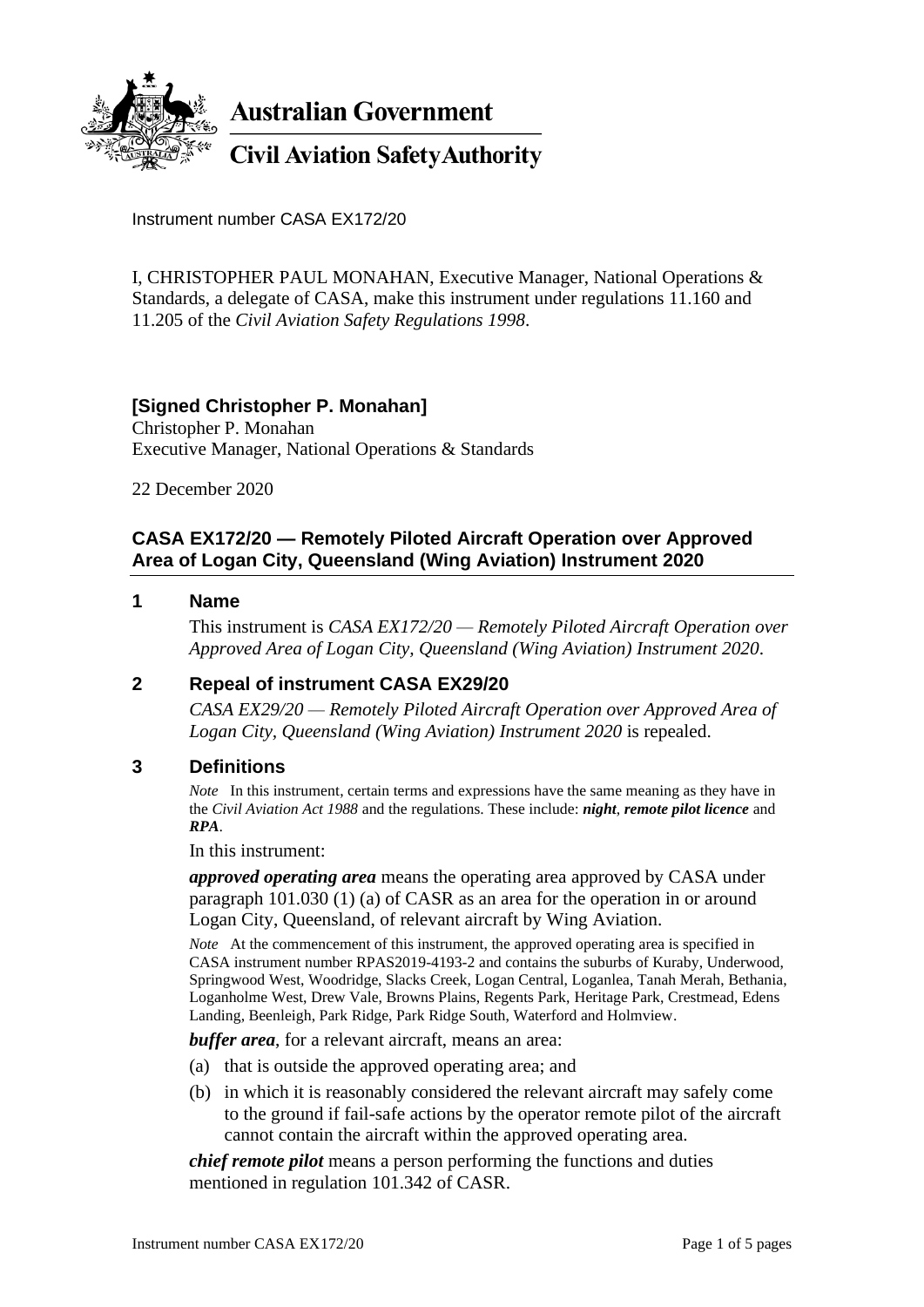*contingency area*, for a relevant aircraft, means an area:

- (a) that is within the approved operating area; and
- (b) in which fail-safe actions aimed at preventing the relevant aircraft from entering the buffer area must be immediately implemented by the operator remote pilot of the aircraft if the aircraft enters the contingency area.

*delivery activity* means the Wing Aviation operations conducted as part of a "Drone delivery" program that is limited to the operation of relevant aircraft for, or in connection with, the delivery of goods to persons who have:

- (a) applied in writing to Wing Aviation to become a participant in the delivery activity; and
- (b) been approved by Wing Aviation as participants in the delivery activity; and
- (c) requested a specific delivery via the Google smart phone application to a pre-approved delivery location located within the approved operating area.

*documented practices and procedures* has the same meaning as in paragraph 101.335 (1) (d) of CASR.

*intended*, in relation to a recovery site, means a site intended by Wing Aviation to be used for the recovery of a relevant aircraft.

*operator remote pilot* means a holder of a remote pilot licence who is an employee, or another person acting under the instruction, of Wing Aviation.

*recovery site* means a site to be used for the recovery of a relevant aircraft.

*relevant aircraft* means any of the following aircraft operated by Wing Aviation under its certification as an RPA operator:

- (a) a Hummingbird Quiet Hover Propulsion aircraft;
- (b) any other RPA that is of a kind approved in writing by CASA for this instrument.

*Note* A person who was certified as a UAV operator as at 28 September 2016 is taken to have been certified as an RPA operator — see subregulation 202.462 (3) of CASR.

*remote pilot station* means the laptop, control unit and avionic interfaces:

- (a) approved by CASA as a remote pilot station; and
- (b) used to control and command a relevant aircraft.

*Wing Aviation* means Wing Aviation Pty Ltd, ARN 1046704.

*Wing Aviation flight manual* means *RPAS Operational Procedures Wing Aviation Pty Ltd*, release date 26 January 2019, version 2.

### **4 Application**

This instrument applies in relation to Wing Aviation if it operates a relevant aircraft in or over the approved operating area, for the purposes of the delivery activity.

### **5 Exemption — operating near people**

- (1) The following persons, while operating a relevant aircraft in or over the approved operating area, are exempt from compliance with subregulation 101.245 (1) of CASR to the extent that the subregulation requires that a person must not operate a relevant aircraft within 30 metres of a person who is not directly associated with the operation of the relevant aircraft:
	- (a) Wing Aviation;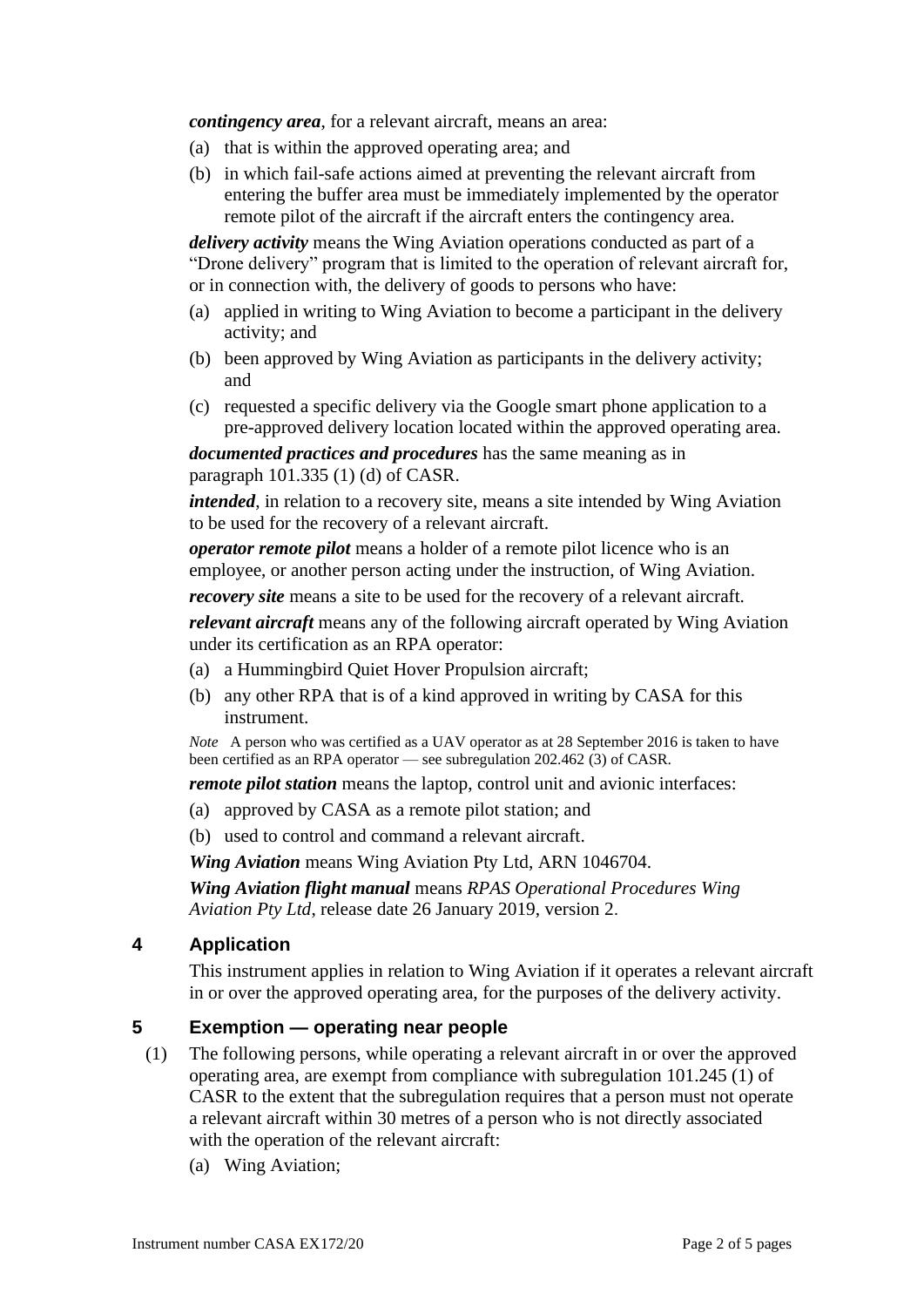(b) the operator remote pilot of the relevant aircraft.

*Note* A person who was certified as a UAV controller as at 28 September 2016 is taken to have been granted a remote pilot licence under regulation 101.295 of CASR — see subregulation 202.461 (3) of CASR.

- (2) The exemption in subsection (1) is subject to the conditions that apply to the person that are mentioned in sections 8, 9 and 10.
- (3) The exemption in subsection (1) ceases to be in force at the end of 30 November 2022.

## **6 Exemption — operating over populous areas**

- (1) The following persons, while operating a relevant aircraft over the approved operating area, are exempt from compliance with subregulation 101.280 (2) of CASR to the extent that the subregulation requires that a person must not operate a relevant aircraft at a height less than the height from which, if any of its components fails, it would be able to clear the area:
	- (a) Wing Aviation;
	- (b) the operator remote pilot of the relevant aircraft.
- (2) The exemption in subsection (1) is subject to the conditions that apply to the person that are mentioned in sections 8, 9 and 10.
- (3) The exemption in subsection (1) ceases to be in force at the end of 30 November 2022.

### **7 Exemption — compliance with documented practices and procedures**

- (1) Wing Aviation is exempt from paragraph 101.340 (1) (e) of CASR to the extent that the paragraph requires Wing Aviation to comply with a requirement of its documented practices and procedures that is inconsistent with a requirement under this instrument.
- (2) The exemption in subsection (1) is subject to the condition mentioned in subsection 10 (1).
- (3) An operator remote pilot is exempt from regulation 101.370 of CASR to the extent that the regulation requires the operator remote pilot to comply with a requirement of the documented practices and procedures of Wing Aviation that is inconsistent with a requirement under this instrument.
- (4) The exemption in subsection (3) is subject to the condition that the operator remote pilot notify the Wing Aviation chief remote pilot in writing of the inconsistency, within 24 hours of becoming aware of the inconsistency.
- (5) The exemptions in subsections (1) and (3) cease to be in force at the end of 30 November 2022.

## **8 Operational conditions — Wing Aviation and operator remote pilot**

- (1) Wing Aviation and the operator remote pilot of the relevant aircraft must ensure that:
	- (a) the relevant aircraft is equipped and operated with an active fail-safe mode that will ensure that, in the event of a data-link loss, the aircraft will land or otherwise terminate the flight in accordance with the procedures mentioned in the Wing Aviation flight manual; and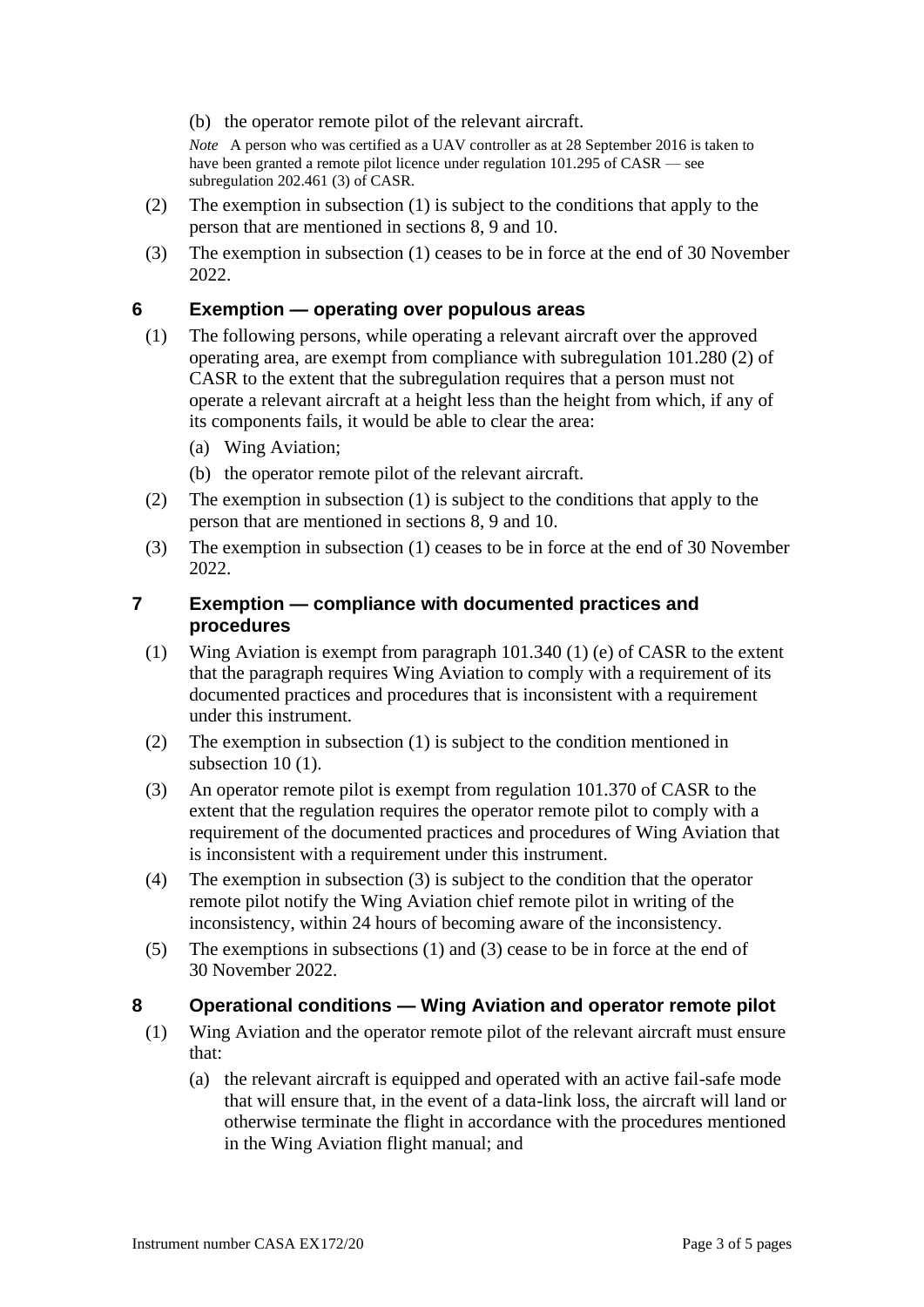- (b) any site from which the relevant aircraft is launched, or intended to be recovered, must not be located within 15 metres of a sealed road, and any launch or recovery operation for the relevant aircraft must not pose an unreasonable level of distraction to motorists; and
- (c) the relevant aircraft is not operated:
	- (i) more than 400 feet AGL; or
	- (ii) over public gatherings; or
	- (iii) over the Pacific Motorway or Logan Motorway; or
	- (iv) less than both 5 metres overhead a person and 2 metres horizontal distance from a person.
- (2) Wing Aviation and the operator remote pilot of the relevant aircraft must not operate the relevant aircraft as follows:
	- (a) at night;
	- (b) in or over the approved operating area outside the hours of:
		- (i) 7:00 a.m. to 8:00 p.m. Monday to Saturday; and
		- (ii) 8:00 a.m. to 8:00 p.m. Sunday and public holidays.

*Note 1* The term *night* is defined in the CASR Dictionary to mean the period between the end of evening civil twilight and the beginning of the following morning civil twilight.

*Note* 2 As at commencement of this instrument, the beginning of morning civil twilight and the end of evening civil twilight for a particular location can be calculated on the Geoscience Australia website at [http://www.ga.gov.au.](http://www.ga.gov.au/) See <http://www.ga.gov.au/geodesy/astro/sunrise.jsp> where these times, within which a relevant aircraft may operate at the location, are referred to as "times of civil twilight".

*Note 3* Under Queensland and local government legislation, there may be restrictions relating to suburban noise that also apply to Wing Aviation.

- (3) Wing Aviation and the operator remote pilot of the relevant aircraft must ensure that:
	- (a) if the relevant aircraft enters the contingency area fail-safe actions aimed at preventing the aircraft entering the buffer area are immediately implemented; and
	- (b) if the relevant aircraft leaves the approved operating area the aircraft is immediately brought to ground in the buffer area.

## **9 Operational conditions — Wing Aviation**

- (1) Wing Aviation must not use a launch site, or intended recovery site, unless the location of the site has been notified to CASA in writing.
- (2) Wing Aviation must ensure that any operations of the relevant aircraft have a designated contingency area and a designated buffer area.
- (3) Wing Aviation must not operate simultaneously more than 15 aircraft in or over the approved operating area from each remote pilot station.
- (4) Wing Aviation must implement a written stakeholder engagement plan that has been approved in writing by CASA.

*Note* The condition to implement a stakeholder engagement plan is limited to matters within the scope of CASA's functions and powers, including the matters mentioned in section 9A of the *Civil Aviation Act 1988*.